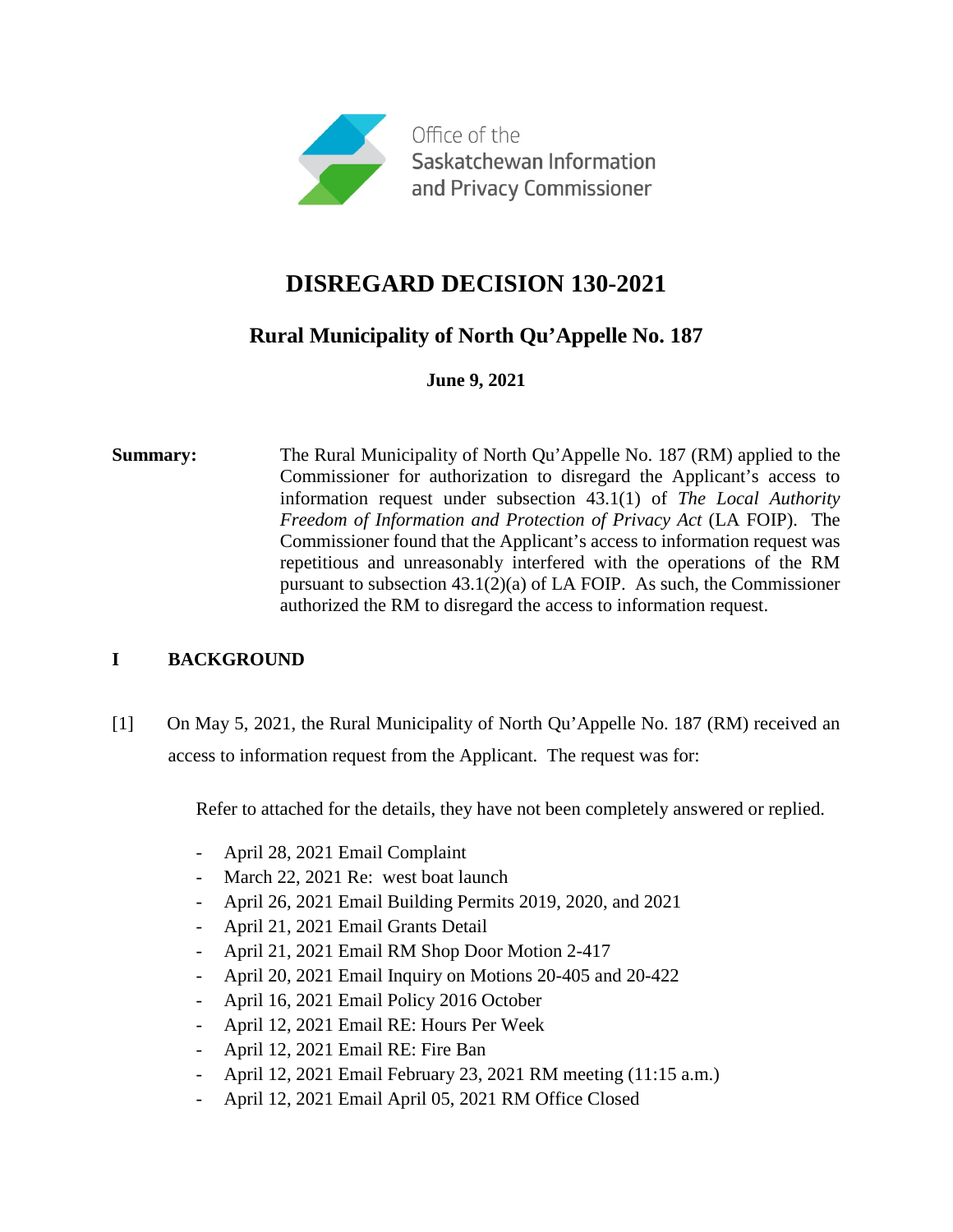- April 12, 2021 Email Fwd: Spending
- April 12, 2021 RE: Re: Request Documentation
- April 12, 2021 RE: RE: Road Allowance North
- April 12, 2021 Fwd: FW: RE: Breach In Privacy of Emails
- April 12, 2021 Fwd: Request January 29, 2021 File 21-056 Code of ethics Payments
- March 31, 2021 RE: RE: RE: Code of Ethics Allegation File 4070
- March 22, 2021 Re: west boat launch
- March 02, 2021 Case Number 21-128
- February 26, 2021 RE: Code of Ethics Investigation

Also requesting a list of the GG2021.02 Policy (RIC) Requests, Inquires, Complaints that I had sent in showing what was done to close the case number on the RM side.

Also request copies of the Committee Meeting Minutes (Finance, Personnel and Works) from 2020 to 2021 present.

Also request the correspondence from the RM meetings. For 2021 they are not on the website for viewing.

- [2] The RM did not respond to the Applicant's request. Instead, on May 13, 2021, it made an application to my office seeking authority under section 43.1 of *The Local Authority Freedom of Information and Protection of Privacy Act* (LA FOIP) to disregard the request on the grounds that the request was repetitious, would unreasonably interfere with the operations of the RM, was vexatious and was not made in good faith. Subsection 43.1(3) of LA FOIP suspends the time for responding to a request where the local authority involved has sought relief under section 43.1 of LA FOIP.
- [3] On May 13, 2021, my office advised the RM that it could not proceed with the application as it had not included all of what my office required. On May 14, 2021, my office received additional materials from the RM and was able to proceed.
- [4] On May 14, 2021, my office provided notification to the RM and the Applicant that I would be considering the application to disregard the access to information request. The Applicant was invited to provide representations by May 24, 2021.

### **II DISCUSSION OF THE ISSUES**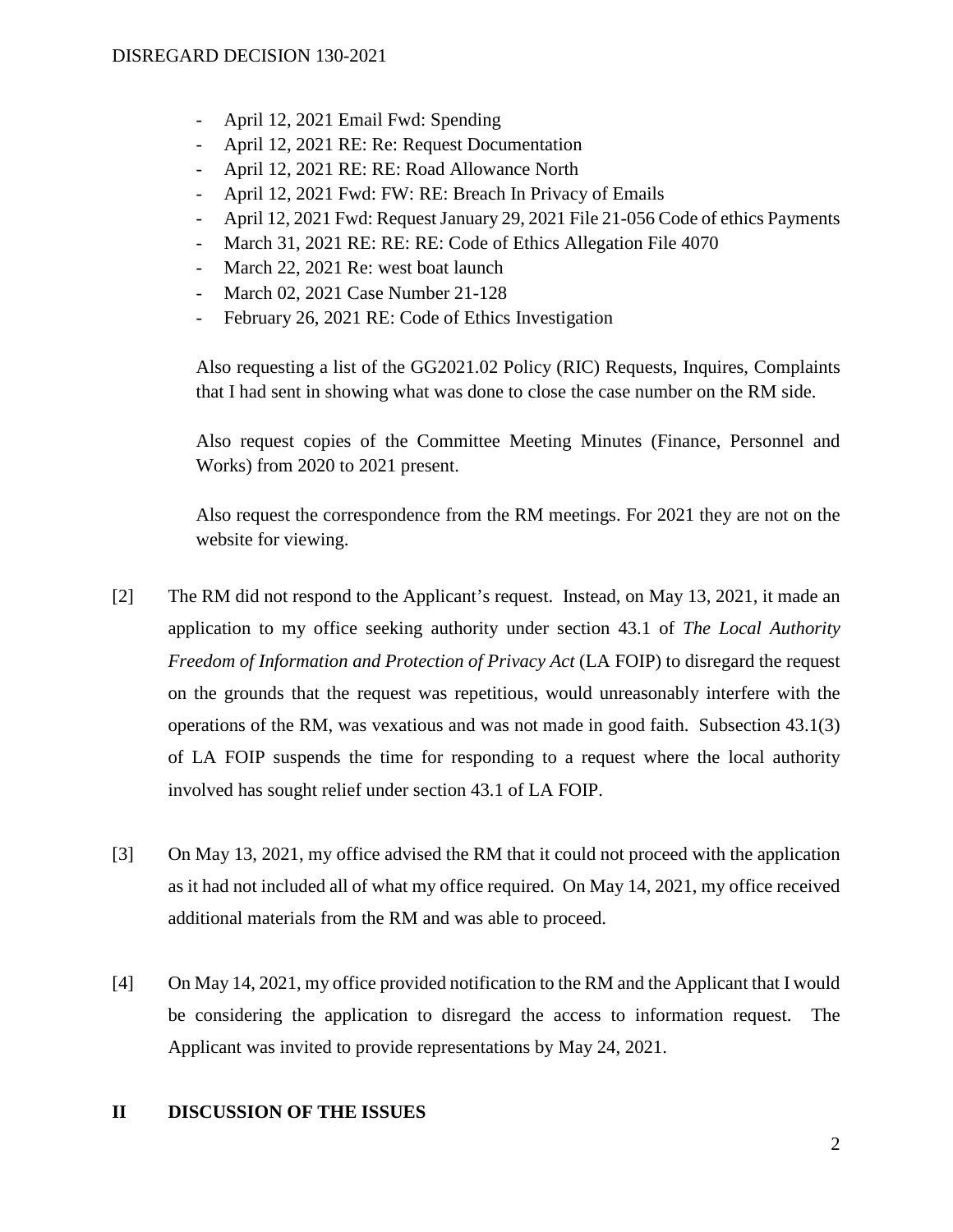#### **1. Do I have jurisdiction?**

[5] The RM is a "local authority" pursuant to subsection  $2(f)(i)$  of LA FOIP. Thus, I have jurisdiction to consider this application to disregard.

## **2. Should the RM's application pursuant to subsection 43.1(2)(a) of LA FOIP be granted?**

[6] Section 43.1 of LA FOIP provides local authorities the ability to apply to the Commissioner requesting to disregard an access to information request or a correction request. Section 43.1 of LA FOIP provides as follows:

> **43.1**(1) The head may apply to the commissioner to disregard one or more applications pursuant to section 6 or requests pursuant to section 31.

> (2) In determining whether to grant an application or request mentioned in subsection (1), the commissioner shall consider whether the application or request:

(a) would unreasonably interfere with the operations of the local authority because of the repetitious or systematic nature of the application or request;

(b) would amount to an abuse of the right of access or right of correction because of the repetitious or systematic nature of the application or request; or

(c) is frivolous or vexatious, not in good faith or concerns a trivial matter.

(3) The application pursuant to subsection 6(1) or the request pursuant to clause 31(1)(a) is suspended until the commissioner notifies the head of the commissioner's decision with respect to an application or request mentioned in subsection (1).

(4) If the commissioner grants an application or request mentioned in subsection (1), the application pursuant to subsection  $6(1)$  or the request pursuant to clause  $31(1)(a)$ is deemed to not have been made.

(5) If the commissioner refuses an application or request mentioned in subsection (1), the 30-day period mentioned in subsection 7(2) or subsection 31(2) resumes.

[7] An application to disregard is a serious matter as it could have the effect of removing an applicant's express right to seek access to information. However, LA FOIP recognizes that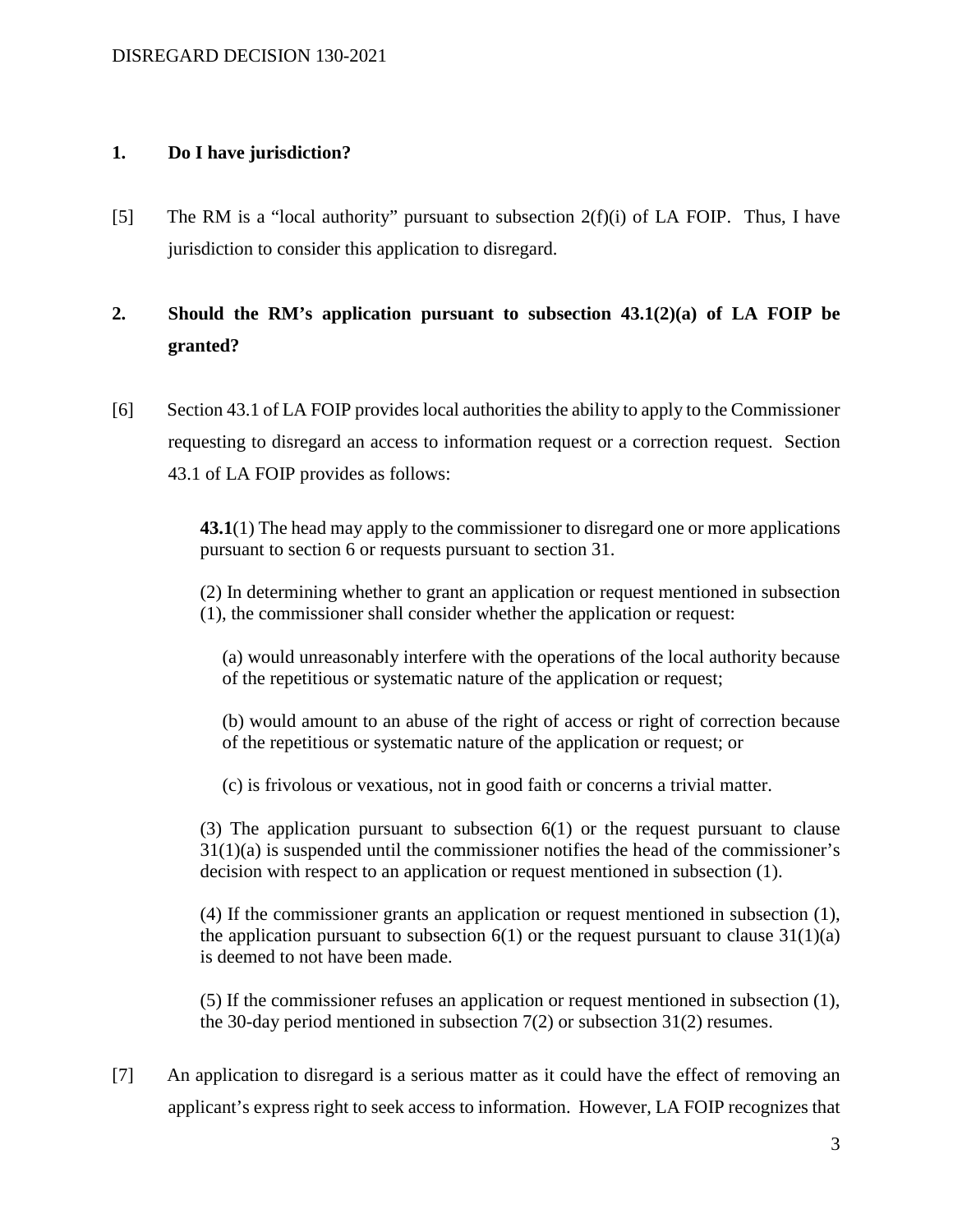not all access to information requests are appropriate. Section 43.1 of LA FOIP exists to preserve the proper intent and functioning of the Act. Former British Columbia Information and Privacy Commissioner (BC IPC), David Loukidelis, said the following about the role of the equivalent provision in British Columbia's Act:

…Access to information legislation confers on individuals such as the respondent a significant statutory right, *i.e.*, the right of access to information (including one's own personal information). All rights come with responsibilities. The right of access should only be used in good faith. It must not be abused. By overburdening a public body, misuse by one person of the right of access can threaten or diminish a legitimate exercise of that same right by others, including as regards their own personal information. Such abuse also harms the public interest, since it unnecessarily adds to public bodies' costs of complying with the Act. Section 43 exists, of course, to guard against abuse of the right of access…

(BC IPC Order 99-01 at p. 7)

- [8] In its application to my office, the RM submits that the access to information request should be disregarded pursuant to subsections 43.1(2)(a), (b) and (c) of LA FOIP. I will begin by considering subsection 43.1(2)(a) of LA FOIP.
- [9] In order for subsection  $43.1(2)(a)$  of LA FOIP to be found to apply, the local authority must demonstrate that an applicant's access to information request interferes unreasonably with the operations of the local authority due to its repetitious or systematic nature. Both parts of the following test are considered:
	- 1. Is the request for access repetitious or systematic?
	- 2. Does the repetitious or systematic request unreasonably interfere with the operations of the local authority?
- [10] I will consider each of these questions.

### *1. Is the request for access repetitious or systematic?*

[11] *Repetitious* requests are requests that are made two or more times (BC IPC Order F10-01 at paragraph [16]).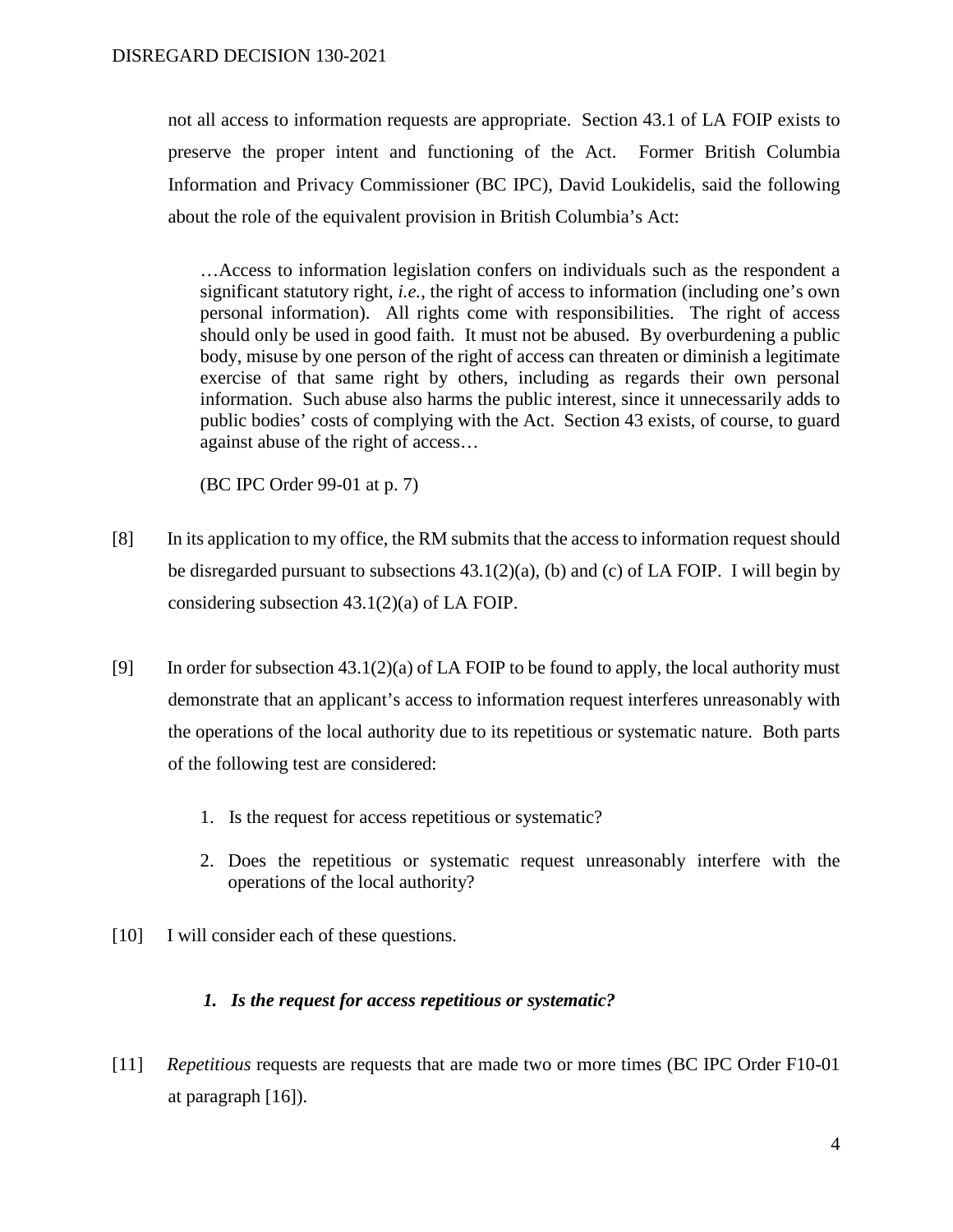- [12] *Systematic* requests are requests made according to a method or plan of acting that is organized and carried out according to a set of rules or principles (BC IPC Order F13-18 at paragraph [23]). It includes a pattern of conduct that is regular or deliberate (Alberta Information and Privacy Commissioner (AB IPC) Request to Disregard F2019-RTD-01 at p. 9).
- [13] Factors that can be considered when determining if requests are repetitious or systematic are as follows:
	- Does the applicant ask more than once for the same records or information?
	- Are the requests similar in nature or do they stand alone as being different?
	- Do previous requests overlap to some extent?
	- Are the requests close in their filing time?
	- Does the applicant continue to engage in a determined effort to request the same information (an important factor in finding whether requests are systematic, is to determine whether they are repetitious)?
	- Is there a pattern of conduct on the part of the applicant in making the repeated requests that is regular or deliberate?
	- Does the applicant methodically request records or information in many areas of interest over extended time periods, rather than focusing on accessing specific records or information of identified events or matters?
	- Has the applicant requested records or information of various aspects of the same issue?
	- Has the applicant made a number of requests related to matters referred to in records already received?
	- Does the applicant follow up on responses received by making further requests?
	- Does the applicant question the content of records received by making further access requests?
	- Does the applicant question whether records or information exist when told they do not?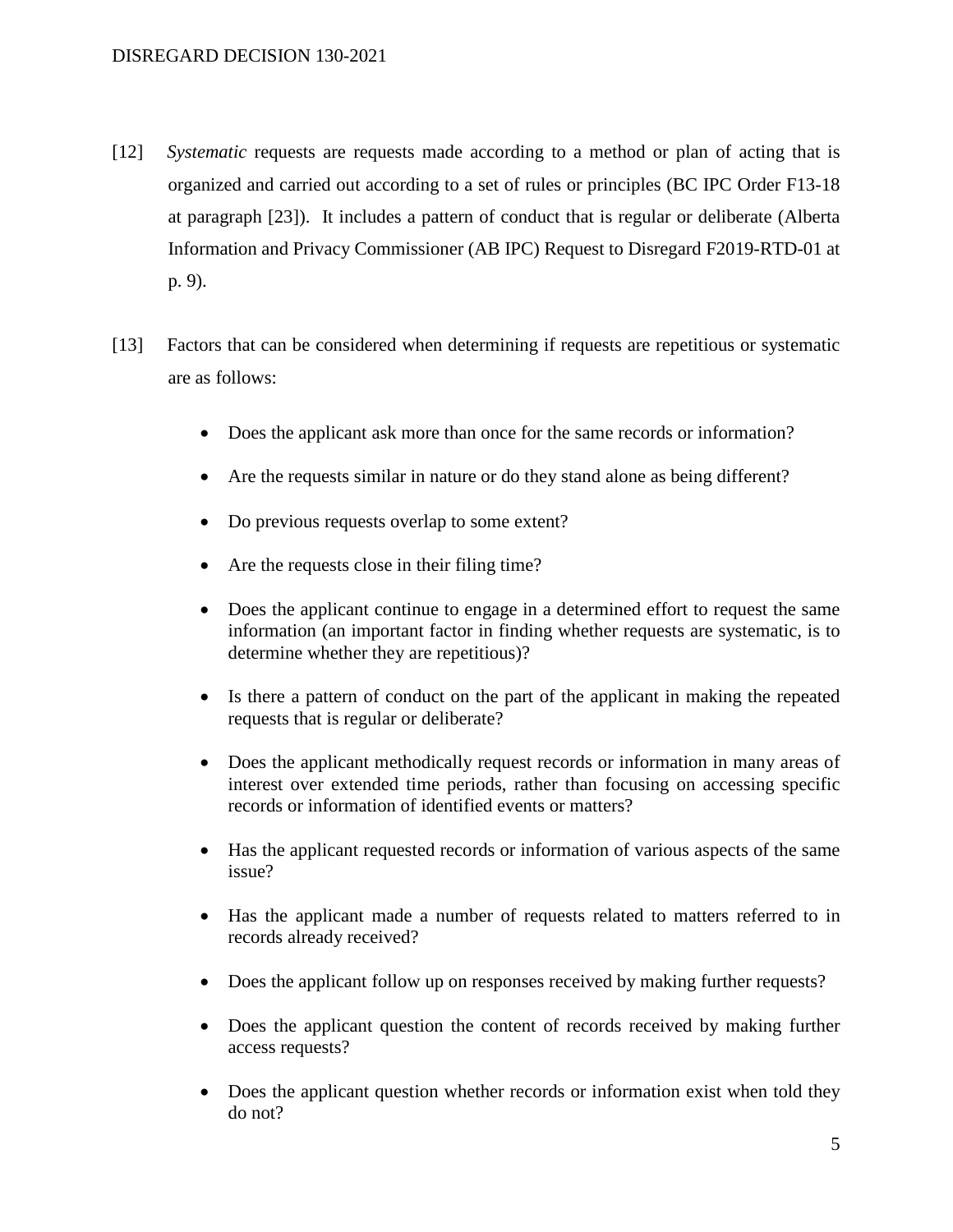• Can the requests be seen as a continuum of previous requests rather than in isolation?

(New Brunswick Information Privacy Commissioner (NB IPC) Interpretation Bulletin, *Section 15 – Permission to disregard access request*)

[14] In its application to my office, the RM asserted that parts of the access to information request received May 5, 2021, are the same as a previous request. In it's application, the RM stated:

> A couple items requested in the applicant's new request were previously requested on August 6, 2020, in a file that is currently with your office.

- [15] Evidence of previous requests is relevant to the determination of whether the current request is repetitious or systematic (AB IPC Disregard F2019-RTD-01 at p. 9). Therefore, I will take into consideration all of the Applicant's previous requests when making this decision.
- [16] Upon review of the May 5, 2021 request and a previous request that is currently part of a review by my office under file 239-2020, both requests include an attachment where the Applicant lists items being sought. Although the RM did not indicate which records in the list are being asked for more than once, I was able to identify some overlap between the two requests. Specifically, in both requests the Applicant has asked for copies of all of the RM's Committee Meeting Minutes for 2020.
- [17] It also appears that the Applicant's May 5, 2021 access to information request lists a number of emails the Applicant had sent to the RM between February 2021 and April 2021. Some of the emails ask the RM questions and other ask for records. The Applicant indicates in the access to information request that some of the emails have not been completely answered or replied to. For those the Applicant was not satisfied with, the Applicant has now asked again for in the May 5, 2021 access to information request. From reviewing some of these emails, it is clear that the Applicant is asking again for the same information.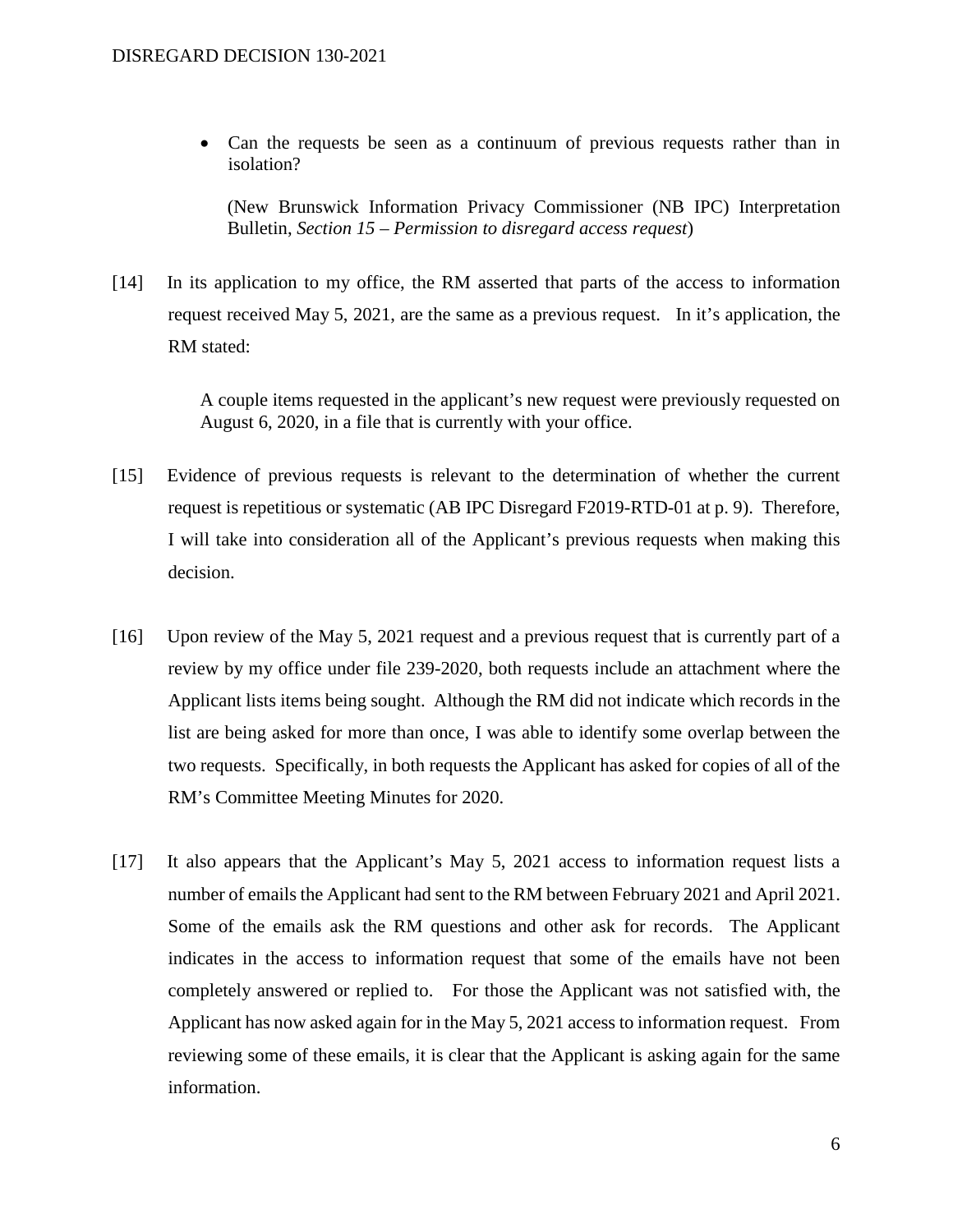- [18] If the Applicant was not satisfied with the response from the RM, or the lack of response, the option was to request a review by my office rather than ask for the same records again.
- [19] There are a few clarifying points I wish to make for both the Applicant and the RM in terms of what LA FOIP requires. It is important for the Applicant to know that LA FOIP does not require an RM to answer questions that come in an access to information request. For example, access to information requests that ask why the RM made certain decisions. LA FOIP is about gaining access to records. Therefore, the RM is not required under LA FOIP to answer questions posed by the Applicant. However, the RM does have a duty to answer questions as to whether it has responsive records. Further, an RM is not obligated to create records which do not exist in order to respond to an access to information request (*Guide to LA FOIP, Chapter 3: Access to Records,* p. 6).
- [20] I also caution the Applicant here. It appears the Applicant sends numerous emails to the RM asking questions about decisions it has made such as funding and payment decisions. When the RM does not respond, the Applicant makes a formal access to information request and lists the numerous emails the RM had not responded to thereby rolling the emailed questions into a formal LA FOIP process. I will not deal with questions posed by the Applicant to the RM as LA FOIP does not require the RM to respond to such questions. For example, in the May 5, 2021 access request, the Applicant lists the email: April 12, 2021 Fwd: Request January 29, 2021 File 21-056 Code of ethics Payments. Upon review of that email, it appears the Applicant is asking the RM Council to review a decision because there was no motion to support the spending. The email ends with "How is this expense approved when some councillors had expenses and others not?"
- [21] However, where the Applicant's emails asked for records from the RM and the RM ignored those emails, this is problematic. As part of the RM's disregard application to my office, it indicated that the RM Council had passed a resolution to allow staff to ignore the "barrage of trivial requests". My office inquired about the resolution and requested a copy. The RM indicated in its response that: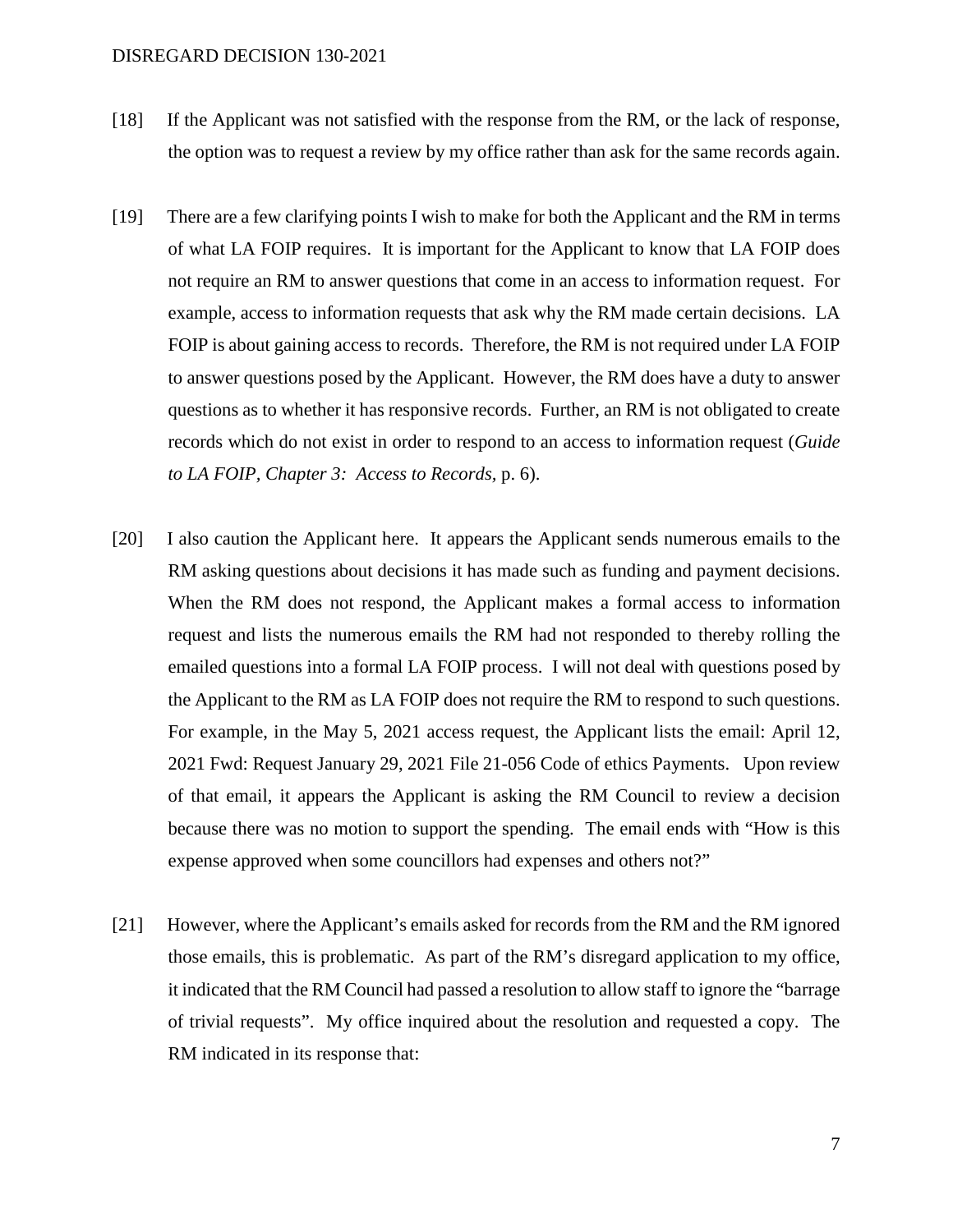The office has been in receipt of numerous repetitious and general inquiries on a daily basis from a specific small grouping of ratepayers and former Council member. A sampling of those emails are included with the RM's Application to Disregard. The resolution was made by Council after they reviewed some emails and found more than 1 email with threads of 6 or more back and forth comments between requestor and administration as the requestor does not seem satisfied with the responses.

[22] The resolution passed by the RM Council states:

#### **21-213 RATEPAYER EMAIL CORRESPONDENCES/[NAME]**

"THAT Council authorizes Administration staff, in the interest of the staff's mental well-being, to not respond to the constant barrage and large volume of email communications."

[23] While I understand the difficulty when an RM receives a barrage of communications, I caution the RM that a Council resolution cannot relieve it of its obligations to respond to access to information requests under LA FOIP. Applicants do not have to submit an access to information request on *Form A* in order for it to be considered a request under LA FOIP. A request need only be in writing and include the elements found on *Form A* in order to be a valid request under LA FOIP. Section 2-26 of *The Legislation Act* supports this interpretation and provides:

> 2-26 If an enactment requires the use of a specified form, deviations from the form do not invalidate a form used if:

- (a) the deviations do not affect the substance;
- (b) the deviations are not likely to mislead; and

(c) the form used is organized in the same way or substantially the same way as the form the use of which is required.

[24] There is evidence that the RM does attempt to respond to the Applicant's emails but the Applicant is not satisfied and continues to ask for records. An example is the email listed in the May 5, 2021 access request as: April 12, 2021 RE: Request for Documentation. This is an email chain that started with a request for records on March 10, 2021. The RM responded on March 11, 2021, indicating the records were in draft form and once finalized would be made publically available. The Applicant proceeded to ask again for the same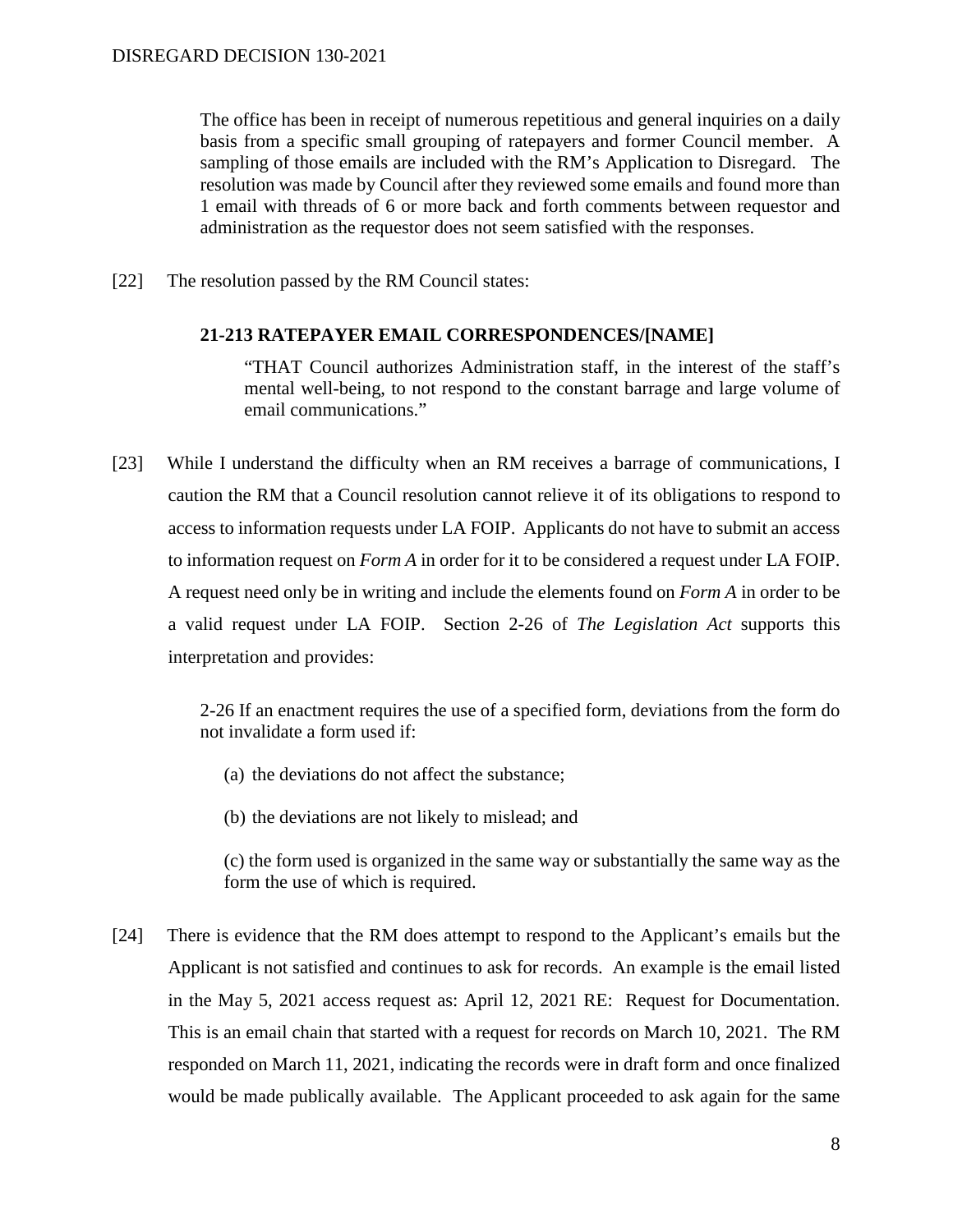records on March 11, 2021 and March 21, 2021. The RM responded again on March 22, 2021, indicating the draft records had still not been approved and sought clarification from the Applicant in terms of dates for what the Applicant was seeking. On March 22, 2021, the Applicant responded, but did not appear to provide the level of detail the RM was seeking and rather pointed to the dates given in the original email request of March 10, 2021. The Applicant followed up again asking for the records on April 12, 2021. The Applicant then added this email to the list on the May 5, 2021 request that is now under consideration for a disregard. The Applicant should be contacting my office to request a review if the Applicant sent an email to the RM requesting access to records and did not receive a response or received an unsatisfactory response rather than asking again for the same records.

- [25] The RM should consider utilizing the fee estimate provisions in LA FOIP and *The Local Authority Freedom of Information and Protection of Privacy Regulations* as part of its access to information procedures. The fee regime promotes and encourages applicants to be reasonable and to cooperate with local authorities in defining and clarifying their access to information requests (SK OIPC Review Report 2005-005 at [24]).
- [26] Repetition is the act of repeating an act or thing. To 'repeat' an act or thing, in turn, is to do the act or thing over again one or more times. Requests that repeat a previous request, to which the RM has already responded, are obviously repetitious. However, requests that are considered sufficiently connected can also be found to be repetitious (BC IPC Decision F05-01 at [17]).
- [27] In conclusion, I find that parts of the May 5, 2021 access to information request is "repetitious" as provided for in subsection 43.1(2)(a) of LA FOIP.

### *2. Do the repetitious or systematic requests unreasonably interfere with the operations of the local authority?*

[28] In order to interfere with operations, the requests must obstruct or hinder the range of effectiveness of the local authority's activities. The circumstances of the particular local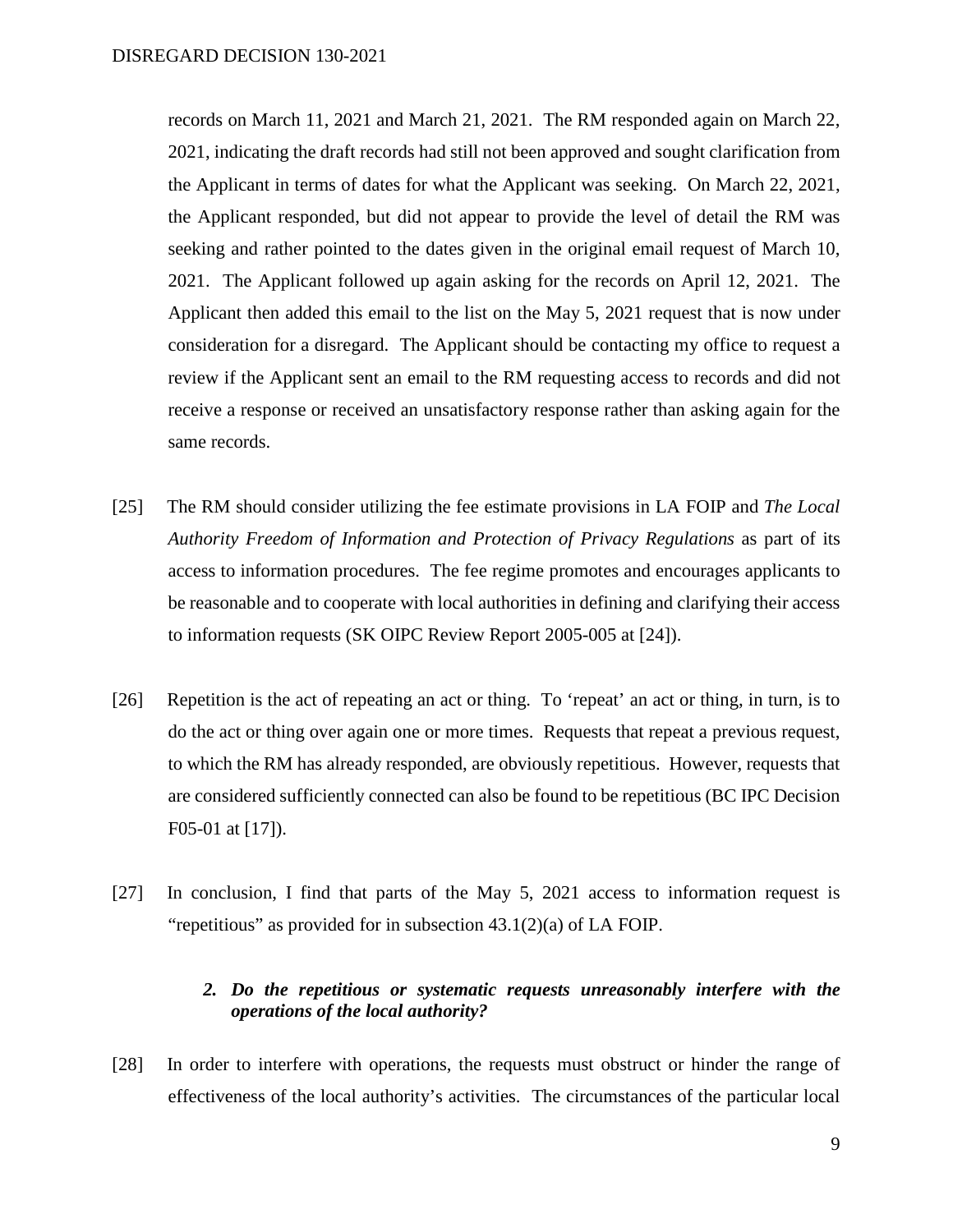authority is considered. For example, it would take less to interfere with the operations of a small municipality compared to a large ministry.

- [29] *Unreasonably interfere* means going beyond the limits of what is reasonable or equitable in time and resources and the impact, which this use of resources would have on the local authority's day-to-day activities (British Columbia Government Services, *FOIPPA Policy Definitions* available at [https://www2.gov.bc.ca/gov/content/governments/services-for](https://www2.gov.bc.ca/gov/content/governments/services-for-government/policies-procedures/foippa-manual/policy-definitions)[government/policies-procedures/foippa-manual/policy-definitions\)](https://www2.gov.bc.ca/gov/content/governments/services-for-government/policies-procedures/foippa-manual/policy-definitions).
- [30] Factors that can be considered when determining if requests unreasonably interfere with the operations of the local authority are as follows:
	- Are the requests large and complex, rather than confusing, vague, broadly worded, or wide-ranging (e.g. "all records" on a topic), without parameters such as date ranges?
	- Did the local authority seek clarification and was it obtained?
	- Did the clarification of the applicant's requests, if obtained, provide useful details to enable the effective processing of the requests?
	- Do the applicant's requests impair the local authority's ability to respond to other requests in a timely fashion?
	- What is the amount of time to be committed for the processing of the request, such as:
		- o number of employees to be involved in processing the request;
		- o number of employees and hours expended to identify, retrieve, review, redact if necessary, and copy records;
		- o number of total employees in the same office; and
		- o whether there is an employee assigned solely to process access requests.

(NB IPC Interpretation Bulletin, *Section 15 – Permission to disregard access request*)

[31] The local authority must meet a high threshold of showing "unreasonable interference", as opposed to mere disruption. It will usually be the case that a request for information will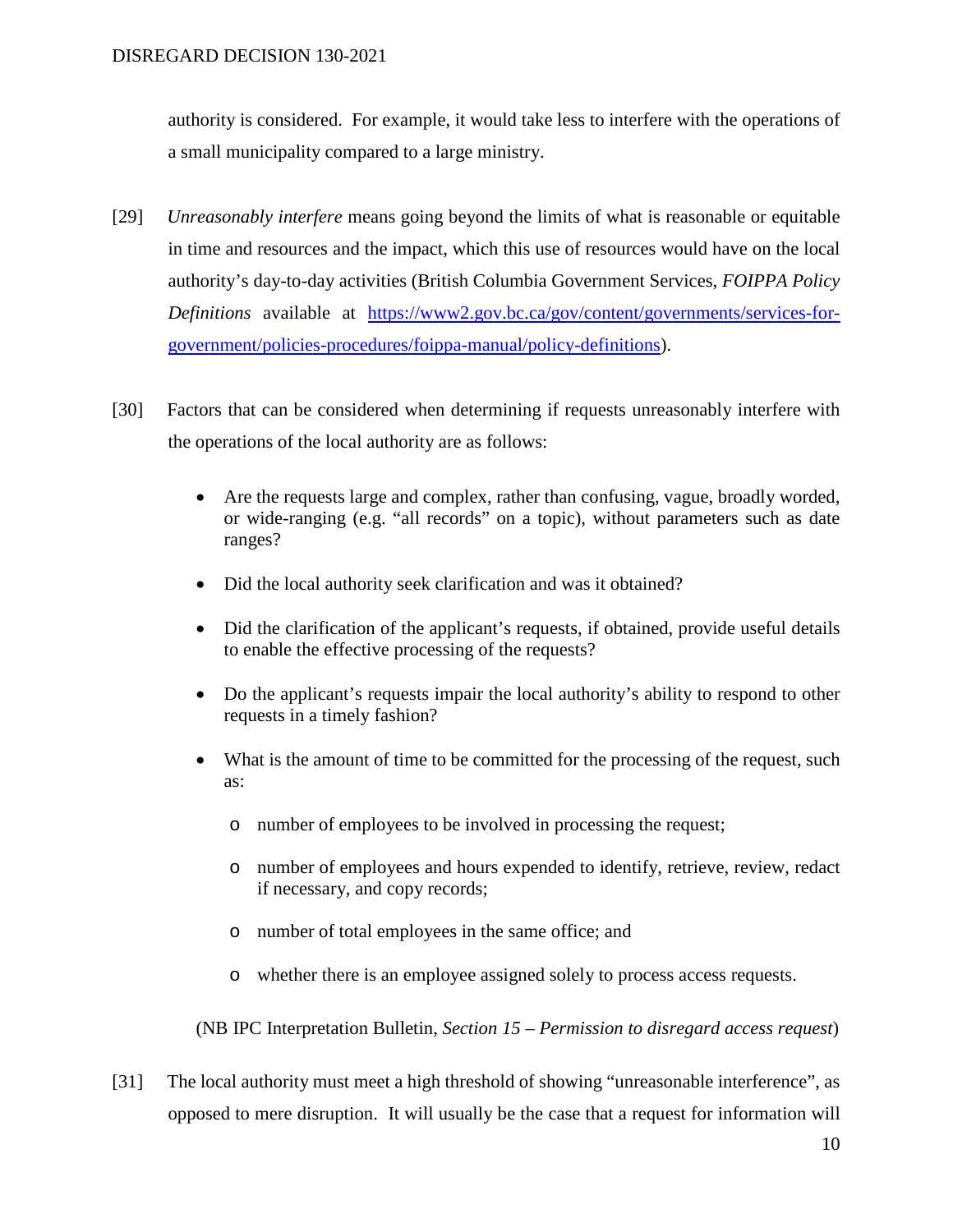pose some disruption or inconvenience to a local authority. This is not cause to keep information from a citizen exercising their democratic and quasi-constitutional rights (AB IPC Request to Disregard F2019-RTD-01 at p. 12).

- [32] The RM made a number of submissions. The following is a summary of some of the RM's assertions:
	- This is the second request for in excess of 30 unrelated items in a single application made to the RM in under 10 months;
	- The last request took in excess of 90 person hours from administrative staff to fulfill;
	- For the RM to facilitate this new request, the two administrative staff will be required to request permission from Council to reprioritize or cancel projects, extend legislated deadlines and work overtime to continue the daily operations of the local authority;
	- The office is already understaffed with one person on medical leave, leaving the remaining two staff to delicately balance existing priorities, ongoing Covid-19 safety, and the influx of seasonal residents requiring assistance along with the staff members mental health;
	- The Applicant has sent numerous emails with requests to the RM, some several times a day, which has prompted the Council to pass a resolution to allow staff to ignore the barrage of trivial requests;
	- A couple of items requested in the Applicant's new request were previously requested on August 6, 2020, in a file that is currently under review by the IPC;
	- The RM considers the new request vexatious and not in good faith as the Applicant has a history with the RM of making vague general complaints and Code of Ethics complaints due to a difference of opinions;
	- The Applicant also has a history of contacting the RM's contractors inquiring on projects undertaken, what work was completed, or wasn't completed and timeframes undertaken. The RM fears this will result in harassment of contractors that will leave the RM without service providers or having to pay increased costs due to the potential reputation harm; and
	- The RM has been in receipt of numerous repetitious and general inquiries on a daily basis from a specific small group of ratepayers and former Council member.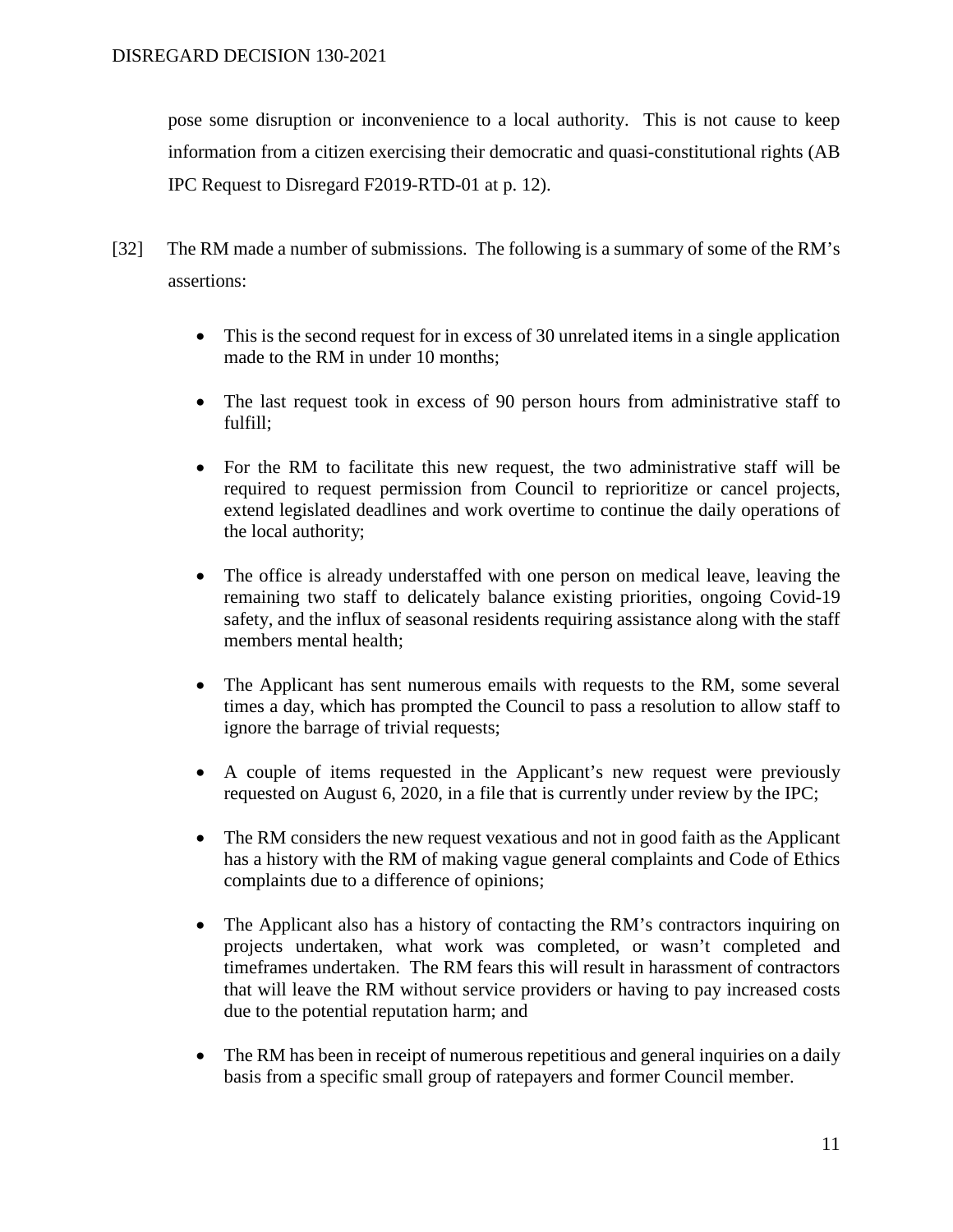- [33] The Applicant received a copy of the RM's application to disregard. In response to the RM's assertions, the Applicant made a number of arguments to my office which can be summarized as follows:
	- The May 5, 2021 access to information request was made because the RM did not give the information requested as per LA FOIP;
	- The Applicant is a concerned ratepayer and that is why the Applicant is trying to get information;
	- On June 30, 2020, the Applicant was pulled off all of the committees and was told by the RM it was due to ethics issues. The Applicant asked what those ethics issues were but the RM has still not provided them to the Applicant;
	- The Applicant denies contacting the RM's contractors and claims it is hearsay, it did not happen and the Applicant did not harass any RM contractor;
	- The Applicant asserted the allegations made were not true and that what was happening was defamation of the Applicant's character;
	- In regards to the May 5, 2021 access to information request, the Applicant provided the following update in bold:
		- April 28, 2021 Email Complaint, **no reply.**
		- March 22, 2021 Re: west boat launch, **no reply.**
		- April 26, 2021 Email Building Permits 2019, 2020, and 2021, **no reply.**
		- April 21, 2021 Email Grants Detail, **no reply.**
		- April 21, 2021 Email RM Shop Door Motion 2-417, **no reply.**
		- April 20, 2021 Email Inquiry on Motions 20-405 and 20-422, **no reply.**
		- April 16, 2021 Email Policy 2016 October, **no reply.**
		- April 12, 2021 Email RE: Hours Per Week, **no reply.**
		- April 12, 2021 Email RE: Fire Ban, **no reply.**
		- April 12, 2021 Email February 23, 2021 RM meeting (11:15 a.m.), **no reply.**
		- April 12, 2021 Email April 05, 2021 RM Office Closed, **no reply.**
		- April 12, 2021 Email Fwd: Spending, **no reply.**
		- April 12, 2021 RE: Re: Request Documentation, **no reply.**
		- April 12, 2021 RE: RE: Road Allowance North, **no reply.**

- April 12, 2021 Fwd: FW: RE: Breach In Privacy of Emails, **Received a reply in the mail date stamped May 05, 2021. In that reply is breach of my privacy LAFOIP. I sent to the RM an email May 10, 2021. Attached is a copy of that letter. My understanding is that I need to send to the RM staying a breach as per LAFOIP.**

- April 12, 2021 Fwd: Request January 29, 2021 File 21-056 Code of ethics Payments, **No reply.**

- March 31, 2021 RE: RE: RE: Code of Ethics Allegation File 4070, **no reply.**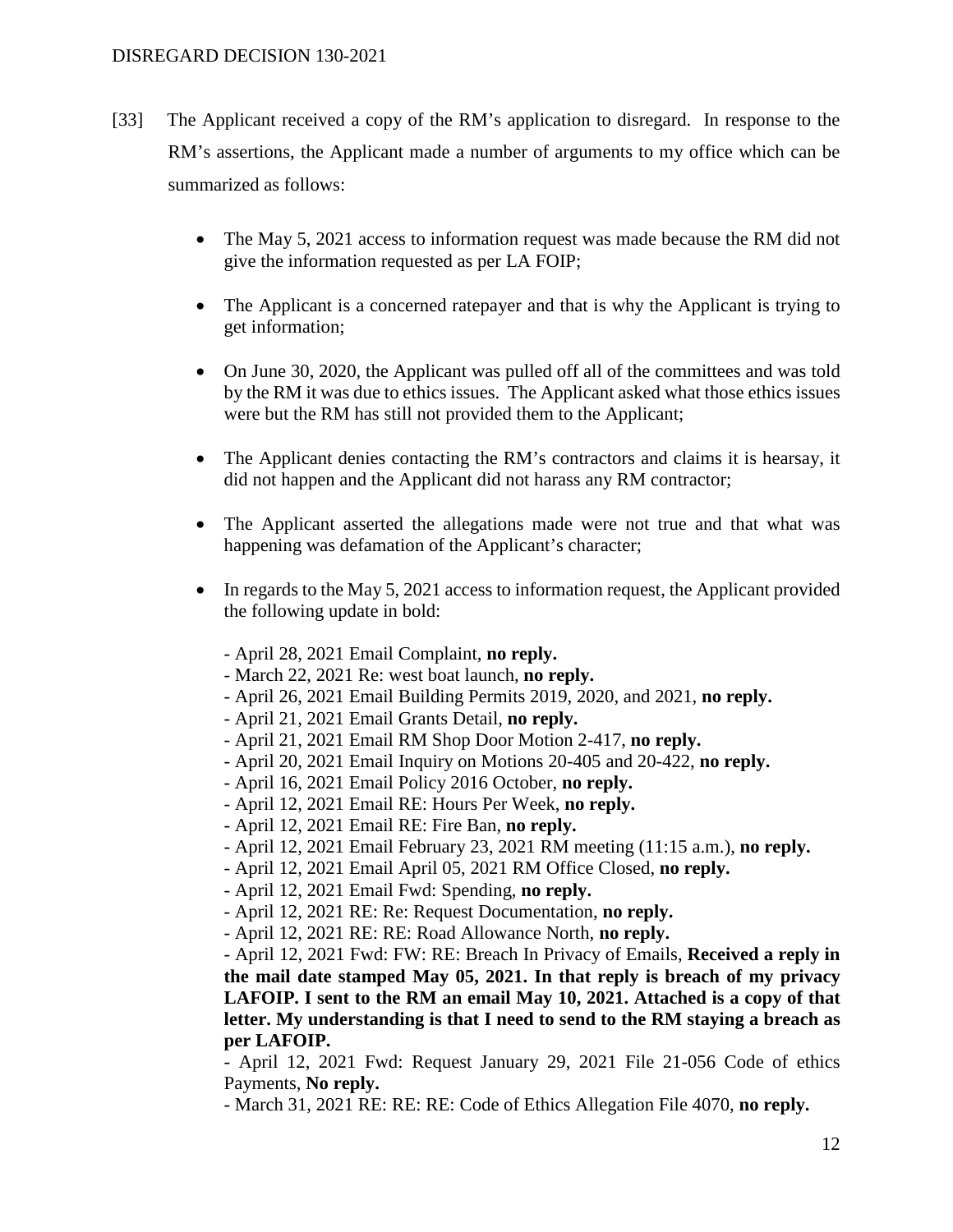- March 22, 2021 Re: west boat launch, **error on my part already mentioned.**
- March 02, 2021 Case Number 21-128, **not answered completely.**
- February 26, 2021 RE: Code of Ethics Investigation, **no reply.**

Also requesting a list of the GG2021.02 Policy (RIC) Requests, Inquires, Complaints that I had sent in showing what was done to close the case number on the RM side. **No reply.**

Also request copies of the Committee Meeting Minutes (Finance, Personnel and Works) from 2020 to 2021 present. **The RM website is missing this information. I did ask for in the other request that was up to the date that I requested. From that date to present is what I was referring to.**

Also request the correspondence from the RM meetings. For 2021 they are not on the website for viewing. **Still no information on website.**

[Emphasis in original]

- The Applicant also provided the following regarding other emails the Applicant sent to the RM:
	- Monday, April 12, 2021 10:44 AM, **RM has not answered completely**.
	- Monday, April 12, 2021 10:36 AM, **no reply.**
	- Monday, April 12, 2021 10:31 AM, **no reply.**
	- Monday, April 12, 2021 2:47 PM, **RM has not answered completely.**
	- Monday, April 12, 2021 10:25 AM, **RM has not answered completely.**
	- Monday, April 12, 2021 10:33 AM, **no reply.**
	- Monday, April 12, 2021 12:23 PM, **no reply.**
	- Monday, April 12, 2021 10:53 AM**, no reply.**
	- Monday, April 12, 2021 12:19 PM, **no reply.**
	- Tuesday, April 20, 2021 3:15 PM, **no reply.**
	- Wednesday, April 21, 2021 9:38 AM, **no reply.**
	- Wednesday, April 21, 2021 2:05 PM, **no reply.**
	- Wednesday, April 21, 2021 4:46 PM, **this has been answered.**
	- Monday, April 26, 2021 10:26 AM, **no reply.**
	- Wednesday, April 28, 2021 1:54 PM, **no reply.**

- Monday, May 10, 2021 5:30 PM, **refer to what I had sent in, the RM copy is blown up it is not what was sent. This has been answered.**

[34] There appears to be a number of emails and email chains floating around and it is likely difficult for all the parties to keep them all straight. It also does not help that some of these emails ask questions and do not request access to records. As I indicated earlier, questions being answered is not captured under LA FOIP. I note some inaccuracies in the Applicant's assertions about the status of the RM's responses to the Applicant's many emails. For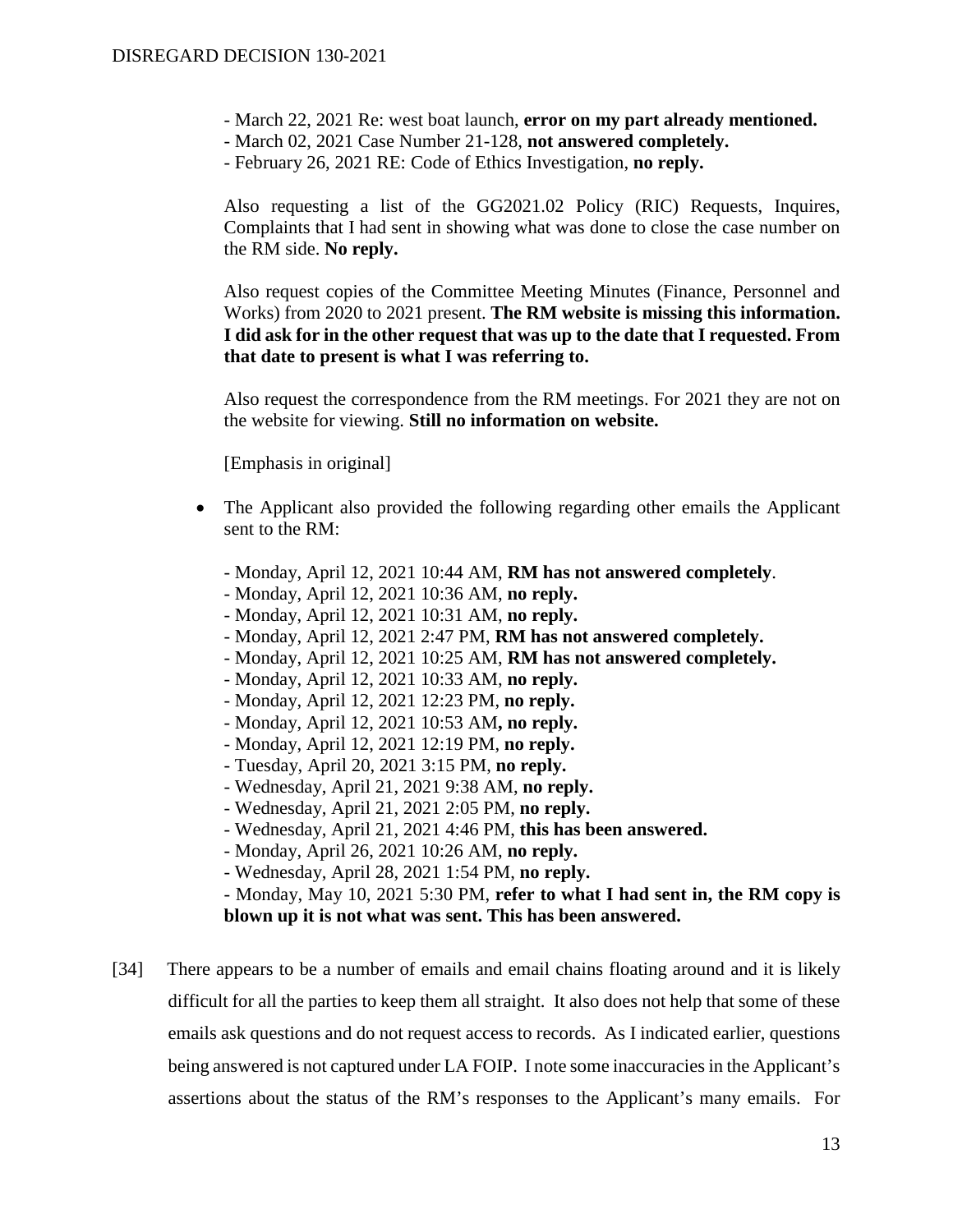example, the Applicant asserts that the RM provided no response to the email titled: April 12, 2021 Fwd: Request January 29, 2021 File 21-056 Code of ethics Payments. However, upon review of the email chain, the RM did respond to the Applicant's January 29, 2021 inquiry on this topic on the same day. The Applicant appears not satisfied with the response and emailed further questions to the RM. It appears the RM did respond but the Applicant wasn't satisfied and emailed again with questions which the RM has not responded to.

- [35] Another inconsistency is the email titled: April 12, 2021 RE: Request for Documentation. The Applicant asserted that this email was not responded to by the RM. However, as noted earlier in this Decision, the RM responded to the original request a day after receiving it on March 10, 2021. The Applicant proceeded to ask multiple times for the same records in follow up emails. The RM responded again on March 22, 2021. However, the Applicant appears unsatisfied with the response from the RM.
- [36] In its application to my office, the RM asserted that the requests unreasonably interfere with the operations of the RM because of the size, labour involved and number of staff able to work on the Applicant's request.
- [37] Based on a review of the materials provided by the Applicant and the RM, it appears the May 5, 2021 access to information request is large and complex. The time involved for the RM's limited staff would be excessive. In reaching this conclusion, I factor in the May 5, 2021 access to information request combined with all of the individual emails that are captured within this current request. The cumulative effect of all of the emails and access to information requests contained within would consume unreasonable amounts of time for the RM staff and would interfere with their ability to get other RM work completed. The office has a small staff.
- [38] In conclusion, I find that the May 5, 2021 access to information request unreasonably interferes with the operations of the RM provided for by subsection 43.1(2)(a) of LA FOIP.